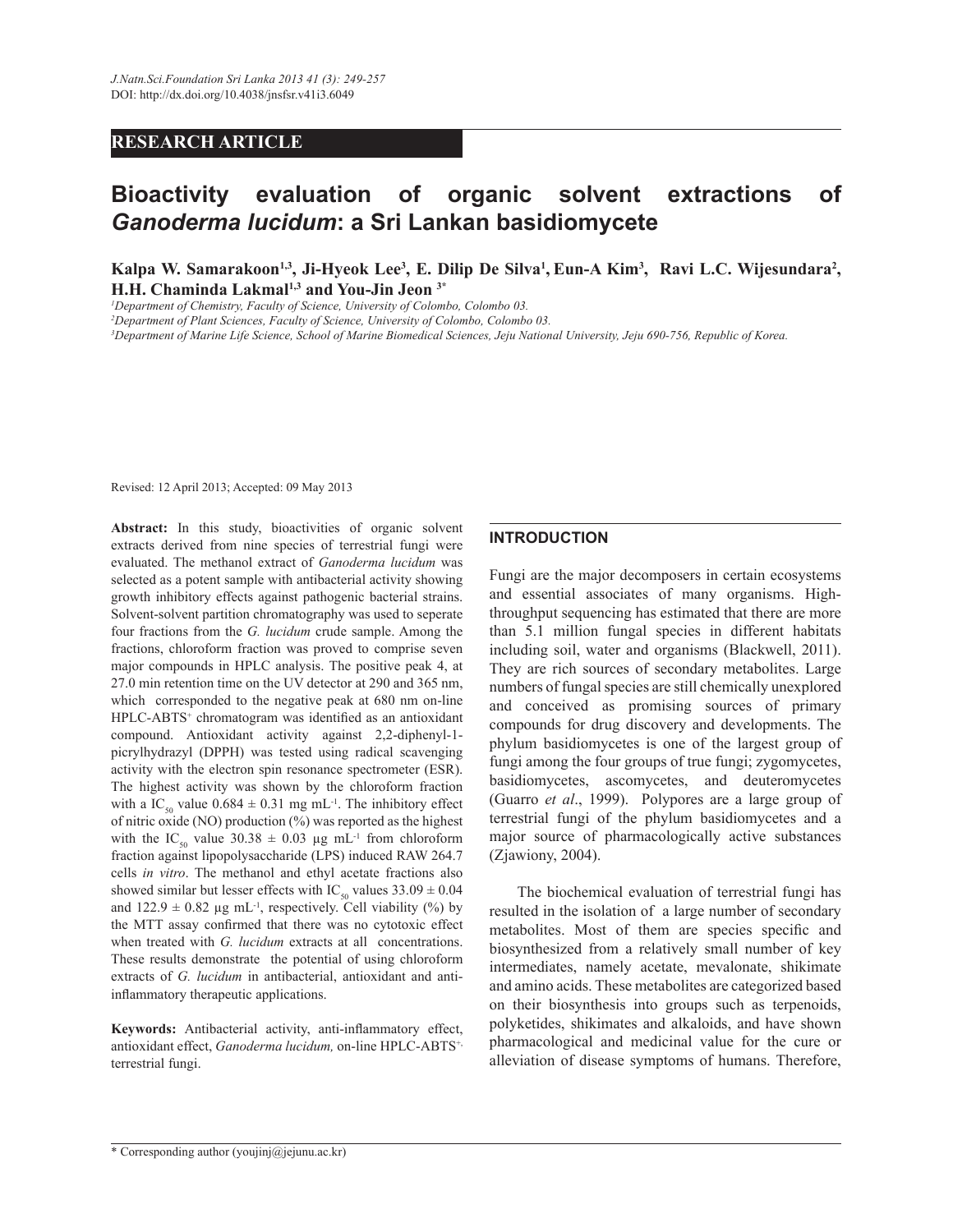mining of new bioactive secondary metabolites from terrestrial fungi is considered as an interesting aspect by many researchers recently.

 Sri Lanka is a biodiversity hotspot comprising a high portion of endemic species among the fauna and flora: approximately 25 % of the flowering plants and 16 % of the mammals in the island are endemic. However, endemism among the 1920 fungal species of Sri Lanka is unknown. The earliest record of Sri Lankan fungi goes back to 1783; two species are recorded under the names *Peziza ceylonsche* and *Peziza limbosa* in "The Fungi of Ceylon" by Petch and Bisby (1950). Another publication by Coomaraswamy, (1979) gives a detailed account of the research carried out on Sri Lankan fungi and lists 2180 species belonging to 106 genera. *Ganoderma lucidam* and *Ganoderma applantum* have been identified as the most common ceylon polypori occurring all over the island.

 Only a limited number of chemical and biological studies have been done on Sri Lankan fungi. In a study to investigate the antibiotic activities of Sri Lankan fungi, 21 basdiomycetes species have been screened against bacterial strains including *Staphylococcus aureus, Streptococcus* sp., *Psuedomonas aeruginosa, Escherichia coli* and *Klebsiella* sp. *Volvariella volvacea* has been identified as a promising fungal species and led to the isolation of ergosterol peroxide (Perera *et al*., 2001). In addition, two new lanostane triterpenoids along with three known lanostanoids with anticancer activities have been isolated from *Ganoderma applantam* (polyporaceae) (De silva *et al*., 2006).

 This study attempted to identify the prominent bioactive metabolites from randomly selected Sri Lankan terrestrial fungal species followed by the screening of their antibacterial activities. Antioxidant and antiinflammatory potentials of organic solvent extracts of the prominent fungal species were determined using advanced chromatographic methods to evaluate their efficacy to isolate novel natural products.

# **METHODS AND MATERIALS**

#### **Chemicals and reagents**

2,2-diphenyl-1-picrylhydrazyl (DPPH) and 2,2′-azinobis (3-ethylbenzothiazoline-6-sulfonic acid) (ABTS) were purchased from Sigma Chemicals Co. (St. Louis, USA). Nutrient agar (NA) and potato dextrose agar (PDA) were purchased from Difco (Sparks, MD, USA). All the chemicals and solvents used were of analytical grade.

#### **Fungi sample collection and extraction**

Fresh samples of nine fungal species were collected based on the different morphological features of the fruiting bodies, from the Western Province of Sri Lanka during July and October 2007 and identified. Voucher specimens were deposited in the herbarium of the Department of Plant Science, University of Colombo, Sri Lanka. Freshly collected fruiting bodies of the fungal species were washed well and dried at room temperature for 24 h. The fruiting bodies were cut into small pieces and stored at -20 °C. These fungal samples were lyophilized and ground into fine powder. A 5 g quantity of each sample was mixed with 100 % methanol and kept in a shaking incubator at 25 °C for 1 day and filtered under a vacuum using a Whatman no.1 (Whatman Ltd., Maidenstone, England) filter paper. The methanol was evaporated in a rotary evaporator (Fisher Scientific, Loughborough, UK**)**  and each of the sample was prepared into a 20 mg mL-1 concentration.

#### **Disk diffusion assay**

The methanol extracts from the terrestrial fungal species were screened for antibacterial activity using agar diffusion technique against 4 bacterial strains (Rota *et al*., 2004). The selected bacterial strains, *Bacillus subtilis, Staphylococcus oureus, Escherichia coli* and *Klebsiella aerogenes* were grown in nutrient agar. Sterilized filter paper disks (Whatman no. 1, 6 mm diameter) containing 50 μL (1 mg) of each extract was applied to the surface of the agar plates that were previously seeded with bacterial strains by spreading 0.1 mL of overnight culture. Methanol was used as a negative control. The plates were incubated overnight at respective temperatures, and the diameter of the growth inhibition zone was measured to the nearest millimeter. The scale of the measurement was as follows:  $> 9$  mm clear zone as the strong inhibitory activity; 9-4 mm clear zone as the moderate/mild inhibitory activity; and  $\leq 4$  mm as the low inhibitory activity, excluding the diameter of the filter paper disks (6 mm).

# **On-line-HPLC analysis of** *Ganoderma lucidum*  **extracts**

Solvent-solvent partition chromatography was used to separate four different solvent extracts from *G. lucidum*. High-performance liquid chromatography (HPLC) system used in this experiment consisted of binary Waters 515 pump, Waters 2489 UV/Vis and 2998 photodiode array (PDA) detector and Waters 2707 auto sampler with the interface ABTS<sup>+</sup> radical analyser (Waters, Milford, MA 01757, USA). 10 µL of the 5 mg mL<sup>-1</sup> concentration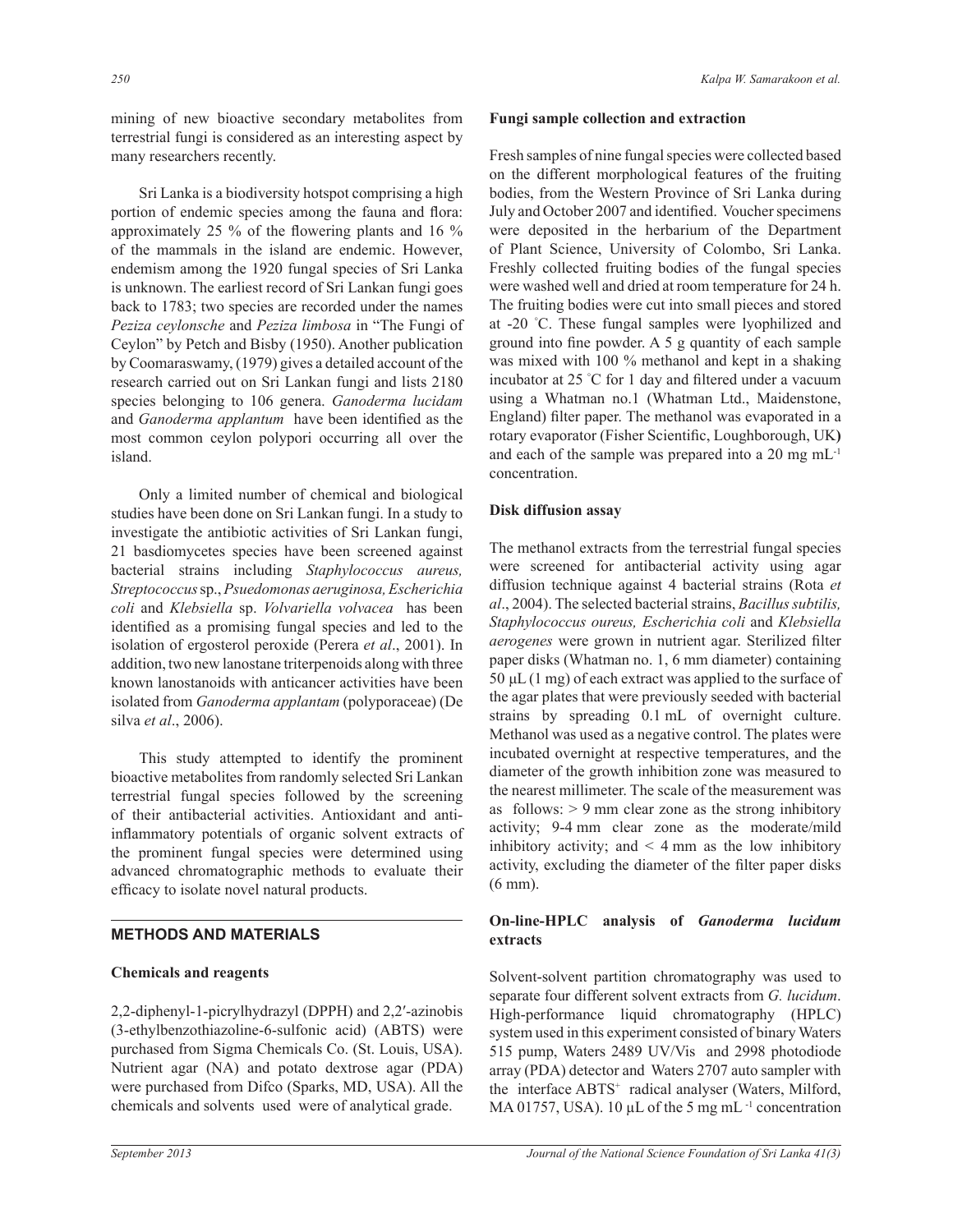sample was run at 0.2 mL min<sup>-1</sup> flow rate on Atlantis T3 3 $\mu$ M 3.0 × 150 mm column (Waters, USA) using a gradient of acetonitrile  $(ACN) \sim$  water slovent system  $(0 \sim 40 \text{ min: } 10:100 \text{ v/v}, 40 \sim 50 \text{ min: } 100 \text{ % } v/v)$  and the absorbance detected at 290 and 365 nm. For the preparation of 2,2′-azinobis(3-ethylbenzothiazoline-6 sulfonic acid) (ABTS) radical solution, 2 mM ABTS radical stock solution containg 2.5 mM potassiun persulfate in water was diluted 30-fold using HPLC grade water. This solution was incubated overnight in dark at room temperature for radical stabilization. The separated analytes were sent to 'T' piece and reacted post-column with the ABTS radical in a reaction coil at 40 °C. The reduction was detected as a negative peak by UV detector set at 680 nm.

#### **DPPH radical scavenging assay**

2,2-diphenyl-1-picrylhydrazyl (DPPH) is a free radical donor, which can be detected via electron spin resonance **(**ESR) spectrometry (JES-FA machine, JOEL, Japan) by the technique described by Nanjo *et al*. (1996). 60 μL of each sample was added into 60 μL of DPPH (60 μmol  $L^{-1}$ ) in ethanol. After 10s of vigorous mixing, the solutions were transferred into 100 μL Teflon capillary tubes and fitted into the cavity of the ESR spectrometer. The spin adduct was determined on an ESR spectrometer exactly 2 min later. The measurement conditions were as follows: central field 3475 G, modulation frequency 100 kHz, modulation amplitude 2 G, microwave power 5 mW, gain  $6.3 \times 10^{-5}$ , temperature 298 K.

## **Cell culture**

The murine macrophage cell line RAW 264.7 was purchased from the Korean Cell Line Bank (KCLB, Seoul, Korea) and cultured in Dulbecco's modified eagle medium (DMEM) supplemented with 100 U mL-1 of penicillin, 100 μg mL-1 of streptomycin and 10 % fetal bovine serum (FBS). The cells were incubated and maintained in an atmosphere of 5 %  $CO_2$  at 37 °C and sub cultured every 2 d. Exponential phase cells were used throughout the experiments.

## **Determination of nitric oxide (NO) production**

RAW 264.7 cells  $(1 \times 10^5 \text{ cell } \text{mL}^{-1})$  were placed in a 24-well plate and after 24 h, the cells were pre-incubated with various concentrations of the sample at 37 °C for 1 h. Further incubation was done for another 24 h with LPS  $(1 \mu g \, mL^{-1})$  at the same temperature. After the incubation, the quantity of nitrite accumulated in the culture medium was measured as an indicator of NO production (Lee *et al*., 2007). Briefly, 100 μL of the cell culture medium was

mixed with 100 μL of Griess reagent (1 % sulfanilamide and 0.1 % naphthylethylenediamine dihydrochloride in 2.5 % phosphoric acid), incubated at room temperature for 10 min, and the optical density at 540 nm was measured using an enzyme-linked immunosorbent assay (ELISA) microplate reader (Sunrise, Tecan Co. Ltd., Australia). The fresh culture medium was used as a blank in every experiment.

# **Cytotoxicity assessment using MTT assay**

The cytotoxicity of *G. lucidum* extracts against RAW 264.7 cell was determined using a colorimetric MTT assay. Cells were seeded in a 24-well plate at a concentration of  $1 \times 10^5$  cells mL<sup>-1</sup>. 24 hours after seeding, the cells were treated with extracts and incubated for an additional 24 h at 37 °C. MTT stock solution (50  $\mu$ L; 2 mg mL<sup>-1</sup> in PBS) was added to each well to a total reaction volume of 250 µL. After 3 h of incubation, the supernatants were aspirated. The formazan crystals in each well were dissolved in 200 µL of dimethylsulfoxide (DMSO), and the absorbance was measured with an ELISA plate reader at 540 nm.

## **Statistical analysis**

All the data were expressed as mean  $\pm$  standard deviation of three determinations. Statistical comparison was performed via a one-way analysis of variance followed by Duncan's multiple range test (DMRT). P values of less than  $0.05$  ( $p < 0.05$ ) were considered as significant.

# **RESULTS**

# **Antibacterial activity**

The methanol extracts of nine randomly selected fungi were used to determine the growth inhibitory activity using the disc diffusion assay against four pathogenic bacterial strains including 2 Gram negative (*Escherichia coli* and *Klebsiella aerogenes*) and 2 Gram positve (*Bacillus subtilis* and *Staphylococcus aureus*) bacterial strains, respectively. The diameter of the growth inhibition zone (excluding the diameter of the filter paper disc - 6 mm) of pathogenic bacteria from the methanolic extracts of fungi are presented in Figure 1. Eight of the nine crude fungal extracts exhibited growth inhibition zones in at least one of the bacterial strains tested. Crude extracts of (FS3); *Daldinia cocentrica*, (FS5); *Ganoderma lucidum,* (FS6); *Pycnopoius cinnbarinus* and (FS9) *Xylaria polymorpha* showed a significantly high growth inhibition against all four pathogenic bacterial strains. Only the crude extract of *Trametes suaveolens* (FS8) showed no growth inhibition against all the pathogenic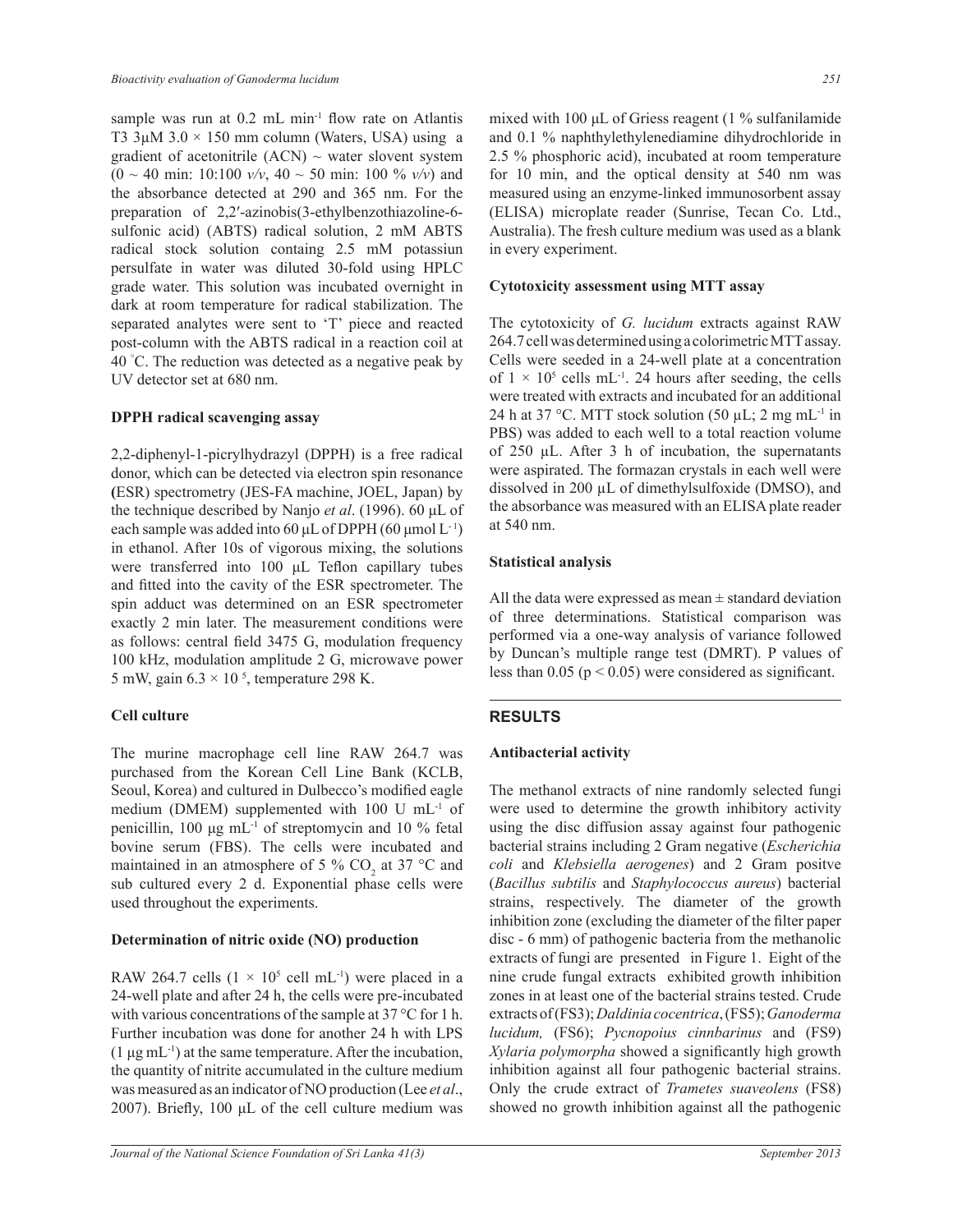bacterial strains. Among the growth inhibitory activity of crude extracts, *G. lucidum* showed the highest and promising antibacterial activity against all the Gram positive and negative bacteria strains and was selected for further bioassays using different polar fractions after extraction from different organic solvents.





<sup>a</sup> All data are means of three determinations

FS1: *Auricularia auricula judae*; FS2: *Agaric impudicus*; FS3: *Daldinia cocentrica*;

FS4: *Ganoderma* sp.; FS5: *Ganoderma lucidum*; FS6: *Pycnopoius cinnbarinus*;

FS7: *Schizophyllum commune*; FS8: *Trametes suaveolens*; FS9: *Xylaria polymorpha*

#### *Ganoderma lucidum* **extracts and on-line-HPLC profiles**

The extracts of fruiting body of *G. lucidum* using (1:1) methanol:chloroform solvent system was obtained and



**Figure 2:** Extraction approaches of *Ganoderma lucidum* fungi sample using different organic solvents

partitioned into different fractions according to the polarity of organic solvents used. The solvent-solvent partition chromatography approach (Figure 2) was used to fractionate the *G. lucidum* crude sample into four different fractions with varying polarity.

 Thus, methanol, chloroform, ethyl acetate and water fractions were used to analyze the on-line-HPLC profiles. Many compounds were found in the chloroform fraction only. Figure 3 (A) and (B) depict the chromatographic profile of the chloroform fraction of *G. lucidum* in the HPLC condition of a gradient of acetonitrile (ACN): water slovent system at flow rate 0.2 mL min<sup>-1</sup>(0  $\sim$  40 min: 10:100  $v/v$ , 40 ~ 50 min: 100 %  $v/v$ ) and absorption monitored at 290 and 365 nm, respectively. Seven major peaks were investigated in this study for chemical identification and only one peak (4) was determined to be of antioxidant value with the ABTS<sup>+</sup> radical scavenging effects. Figure 3  $(C)$  depicts the ABTS<sup>+</sup> radical recorded at 680 nm as negative peak system. The positive peak (4) on the UV detector at 290 and 365 nm in on-line HPLC corresponded to the negative peak at 680 nm ABTS<sup>+</sup> radical chromatogram. The negative peak area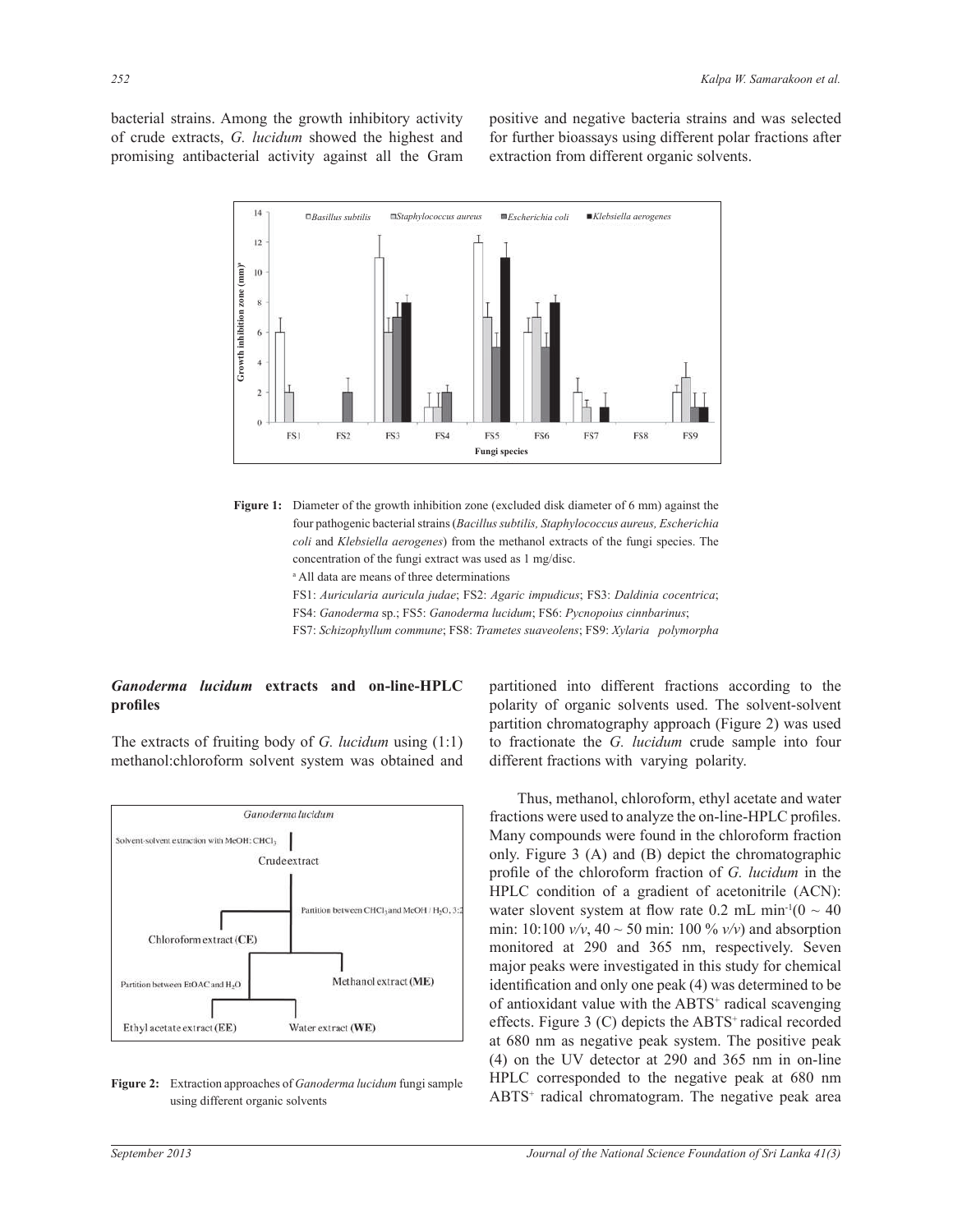is dependent on the amount of antioxidant activity of the compound. The chloroform fraction gave positive evidence on the ABTS<sup>+</sup> radical scavenging activity and was considered as a fraction with potential for further purifications.

# **Antioxidant activity**

The scavenging activity of three different organic solvent extracts including methanol (ME), chloroform (CE) and ethyl acetate (EE) fractions of *G. lucidum* were measured



**Figure 3:** On-line HPLC chromatogram of the chloroform fraction from *Ganoderma lucidum*. (A) HPLC chromatogram of chloroform extract of *G. lucidum* at 290 nm and identified main compounds (1 − 7 peaks). (B) HPLC chromatogram of chloroform extracts of *G. lucidum* at 365 nm and identified antioxidative compound (peak 4). (C) On-line HPLC-ABTS<sup>+</sup>chromatogram of chloroform extract of *G. lucidum* with ABTS radical reagent and the negative peak with respect to peak 4, indicating the antioxidant activity determined at 680 nm.

against DPPH free radicals using the electron spin resonance spectrophotometer (Figure 4). The chloroform fraction showed the highest DPPH radical scavenging activity with an IC<sub>50</sub> value of  $0.684 \pm 0.31$  mg mL<sup>-1</sup>. The methanol and ethyl acetate fractions showed  $IC_{50}$  values as  $1.109 \pm 0.54$  and  $2.09 \pm 0.42$  mg mL<sup>-1</sup>, respectively. All fractions increased the DPPH radical scavenging activity (%) with the increase of concentration, in a dose dependent manner.

# **Anti-inflammatory activity in terms of NO production inhibitory effect**

Nitric oxide (NO) production by the inflammatory mediators by iNOS, with the different *G. lucidum*  fractions were determined in LPS-activated RAW 264.7 cell *in vitro*. LPS acts as endotoxins for mammals and stimulates the RAW cells in terms of enhancing the NO concentration in the medium. However, with the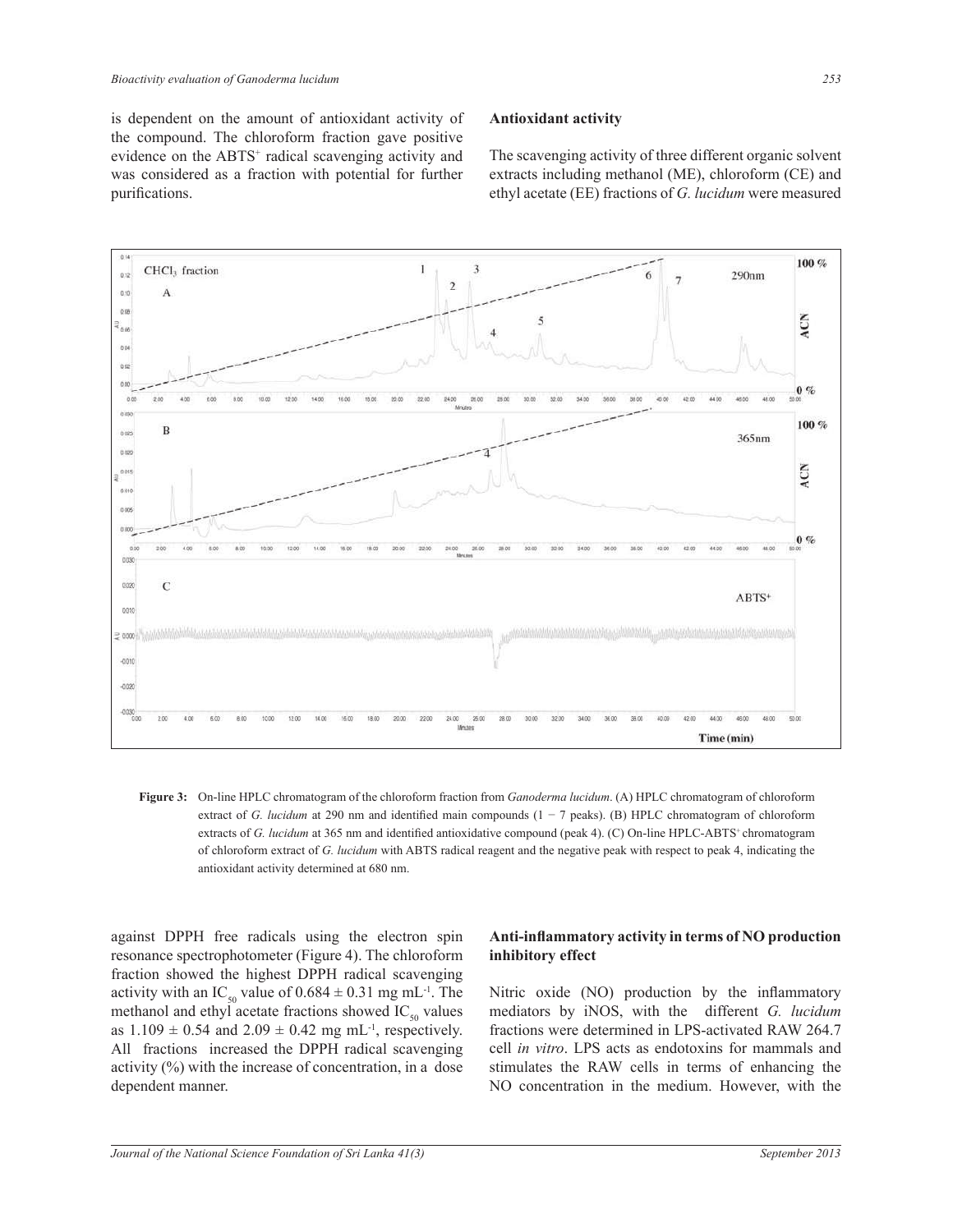pretreatment of extracts, decrease of NO production level (%) was measured at all the concentrations (Figure 5). In this study, methanol and chloroform fractions showed the highest and similar results for inhibitory effect of NO production (%) on LPS-induced RAW macrophages dose dependently. The calculated  $IC_{50}$  values on ME and CE fractions were  $33.09 \pm 0.04$  and  $30.38 \pm 0.03$  µg mL<sup>-1</sup>, respectively (Table 1). The EE fraction showed a lower activity with IC<sub>50</sub> values  $122.9 \pm 0.82 \,\mu g \,\text{mL}^{-1}$ . Therefore, the determined NO production inhibitory activity  $(\%)$ was about 4-fold lesser in EE fraction than in ME and CE fractions. In addition, the cytotoxic effects on RAW 264.7 cells with the treated samples were performed by MTT assay. In these tests, *G. lucidum* fractions did not show a significant cytotoxic effect at all treated concentrations. Therefore, *G. lucidum* extracts can be considered as potential agents for suppressing NO production without any cytotoxic effect for anti-inflammatory activity.

#### **DISCUSSION**

Sri Lankan basidiomycetes are rich sources of secondary metabolites and preliminary screening bioassays might help to identify possible bioactivities. Nine species of fungi randomly selected from Sri Lankan habitats were tested for antibacterial activity by disc diffusion assay against 2 Gram negative (*Escherichia coli* and *Klebsiella aerogenes*) and 2 Gram positive (*Bacillus subtilis* and *Staphylococcus aureus*) bacterial strains, respectively. The highest growth inhibition activity was reported in the *G. lucidum* sample against all the bacterial strains. *G. lucidum* is a well-known terrestrial fungus and occurs in most of the countries. Some countries including China, Korea and Japan are using *G. lucidum*  extracts or fresh materials directly or indirectly for treatment in traditional medicine (Yue *et al*., 2010). Recent studies have discussed the pharmacological and medicinal value of *G. lucidum*. This is the first study on Sri Lankan *G. lucidum* that has evaluated and reported the bioactivities against antibacterial, antioxidant and anti-inflammatory effects.

 In this study, extracted organic solvent fractions were tested using HPLC and the chloroform fraction that had the highest amount of possible secondary metabolites was identified. The on-line HPLC-ABTS<sup>+</sup> chromatogram



|                                                | <i>Ganoderma lucidum</i> extracts |                  |                 |
|------------------------------------------------|-----------------------------------|------------------|-----------------|
| DPPH Radical scavenging activity $(\% )$       | МE                                | CE.              | EE              |
| IC $_{50}$ (mg mL <sup>-1</sup> ) <sup>a</sup> | $1.109 \pm 0.54$                  | $0.684 \pm 0.31$ | $2.09 \pm 0.42$ |

**Figure 4:** DPPH radical scavenging activity (%) of the organic solvent extracts of *Ganoderma lucidum* determined using electron spin resonance spectrometer (ESR).

<sup>a</sup>The concentration of the extract required to scavenge 50 % of the antioxidant activity. Values of  $IC_{50}$  were determined by the triplicate individual experiments and values are mean  $\pm$  SD of three determinations.

ME: methanol extract, CE: chloroform extract, EE: ethyl acetate extract.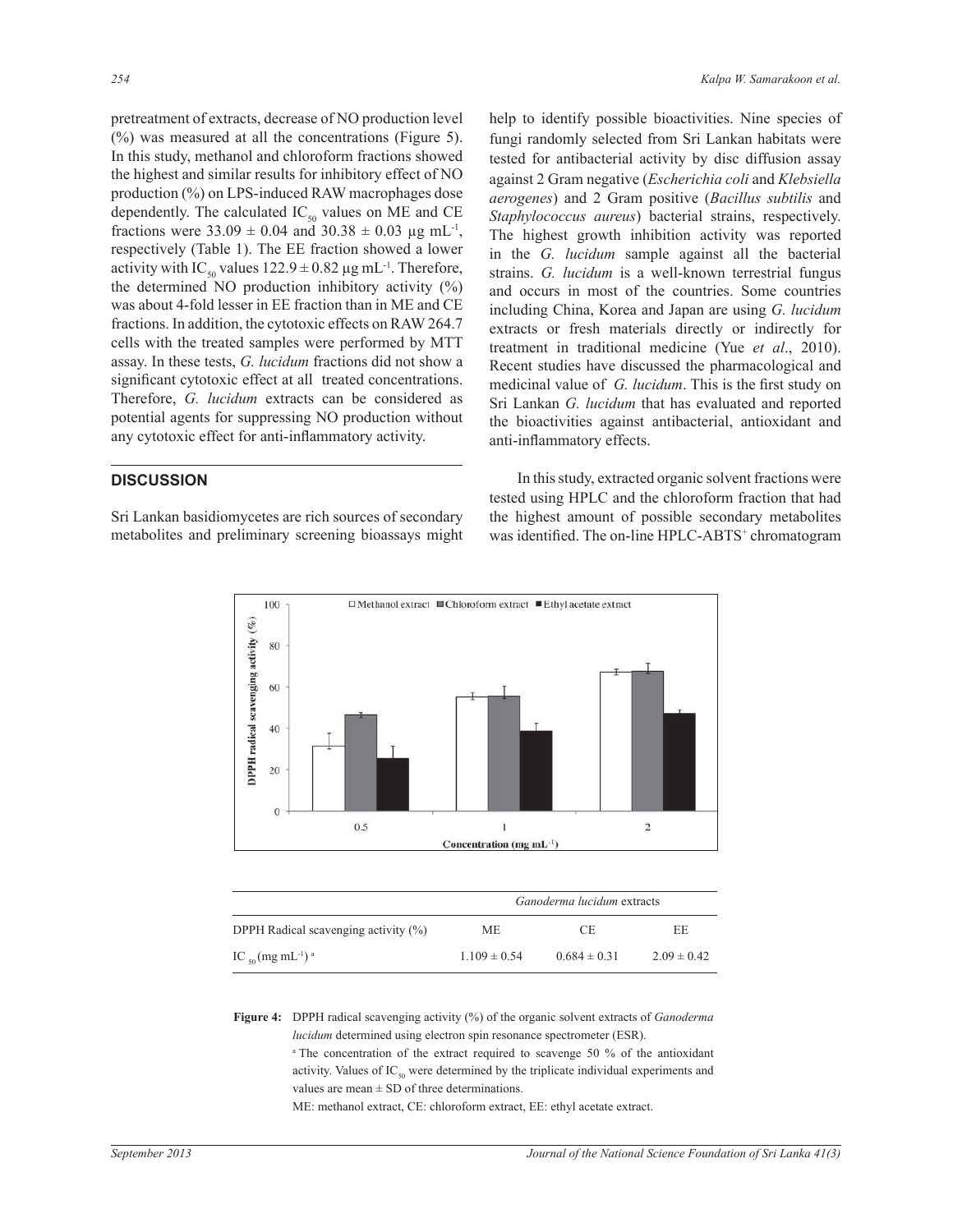

**Figure 5:** NO production inhibitory effect of *Ganoderma lucidum* organic solvent extracts; (A): methanol extract; ME, (B): chloroform extract; CE and (C): ethyl acetate extract; EE on lipopolysaccharide (LPS) induced NO production (%) and cell viability (%) in RAW 264.7 macrophages. After incubation of the extract with cells in response to LPS (1 μg mL-1) for 24 h, the NO levels in the medium was measured. Values are mean  $\pm$  SD of three determinations.

profile has shown 7 major compounds in the chloroform fraction. Interestingly, the negative peak at 680 nm of ABTS<sup>+</sup> profile at 27.0 min retention time (UV detector at 290 and 365 nm) was identified as the antioxidant compound from the chloroform fraction of *G. lucidum* extract.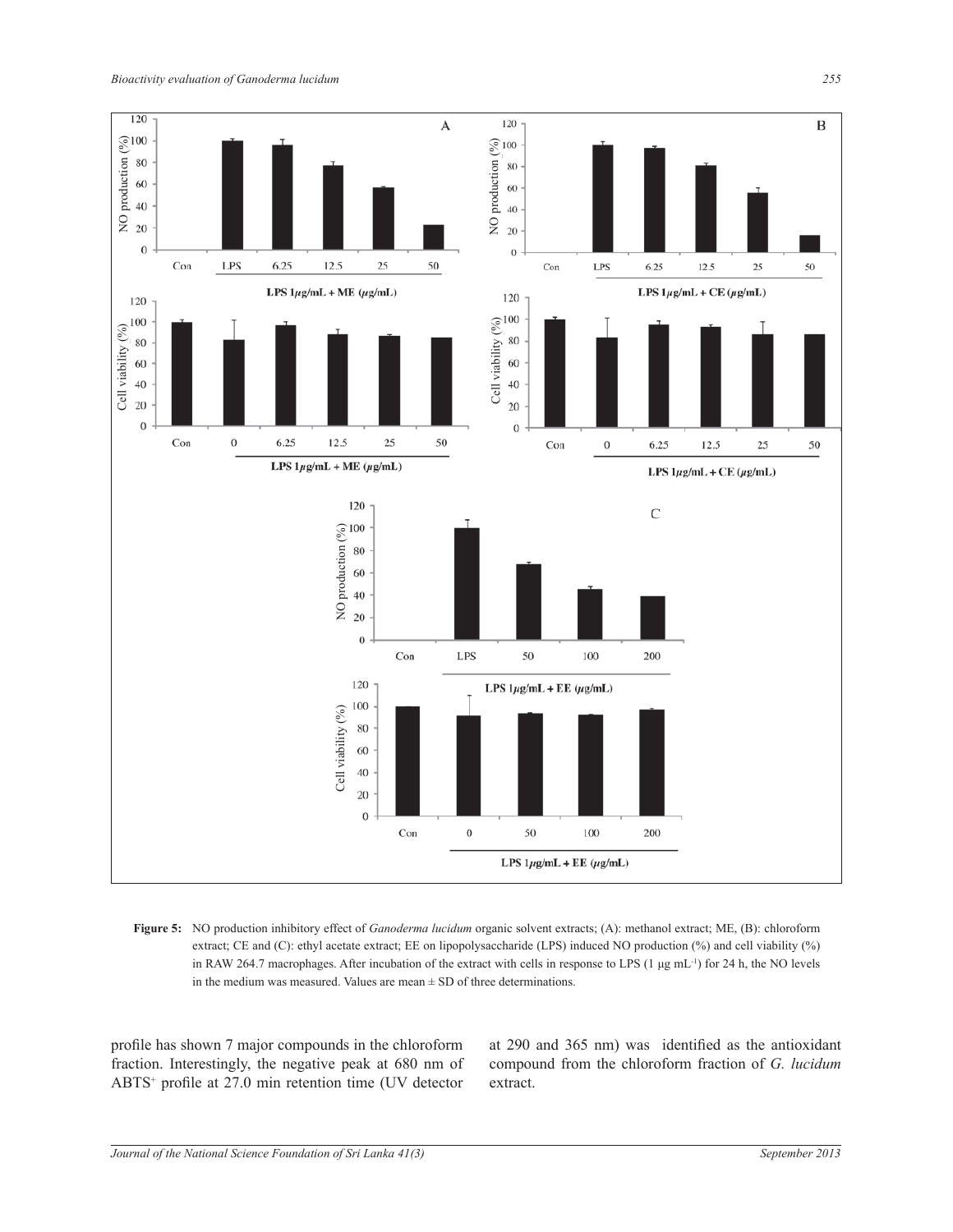|                                                | <i>Ganoderma lucidum</i> extracts |                  |                  |
|------------------------------------------------|-----------------------------------|------------------|------------------|
| NO production inhibitory activity $(\%)$       | МE                                | СE               | EE               |
| IC $_{50}$ (µg mL <sup>-1</sup> ) <sup>a</sup> | $33.09 \pm 0.04$                  | $30.38 \pm 0.03$ | $122.9 \pm 0.82$ |

**Table 1:** Anti-inflammatory activity of *Ganoderma lucidum* extracts on LPS-induced RAW 264.7 macrophages

a The concentration of the extract required to scavenge 50 % of the NO production inhibitory activity (%). Values of IC<sub>50</sub> were determined by the triplicate individual experiments and values are mean  $\pm$  SD of three determinations. ME: methanol extract, CE: chloroform extract, EE: ethyl acetate extract

Following the separation of chloroform extract at 5 mg mL-1 concentration on the HPLC column, the elute was directed to PDA detector and mixed with a stabilized solution of ABTS<sup>+</sup> radicals. ABTS<sup>+</sup> radicals are quenching and the results indicate a negative peak on the HPLC trace as illustrated in the  $A_{680 \text{ nm}}$  profile (Figure 3). The area under the peak depends on the strength of antioxidant activity and is described as an advanced technology to describe natural products quantification through the on-line HPLC-ABTS<sup>+</sup> chromatogram (Stalmach et al., 2006). In addition, DPPH radical scavenging activity (%) showed that the chloroform fraction has a higher activity (IC<sub>50</sub> value  $0.684\pm0.31$  mg mL<sup>-1</sup>) compared to the other organic solvent extracts of *G. lucidum*. In this study, an advanced methodology was used to detect the radical scavenging activity, using electron spin resonance spectrophotometer (ESR). Spin trapping is the most direct method for the detection of highly reactive free radicals, which can overcome the sensitivity problem inherent in the detection of endogenous radicals in biological systems. The prominent antioxidant value achieved from the chloroform fraction complied with the on-line HPLC-ABTS<sup>+</sup> chromatogram.

Inflammation is one of the physiological processes initiated due to the pathogenic invasion or cell and tissue injury (Wadleigh *et al.*, 2000). This can be influenced by the activation of various immune cells such as macrophages, neutrophils and lymphocytes. Nitric oxide (NO) plays an important role in many cellular functions in the biological systems as a signalling molecule (Wang *et al*., 2006). Importantly, NO is generated in macrophages as a part of the human immune responses (Kassim *et al*., 2010). Therefore, inflammatory mediators such as nitric oxide (NO) and prostaglandin  $(PGE<sub>2</sub>)$  are also activated due to inducible nitric oxide synthase (iNOS) and cyclooxygenase-2 (COX-2). In this study, the pathological condition was stimulated by lipo-polysaccharides (LPS) and the NO production is

increased by iNOS. The suppression of iNOS expression and inhibition of NO production by the *G. lucidum* samples were determined to be of therapeutic potential value of anti-inflammation. The profound inhibitory effect observed in the chloroform extracted fraction  $(IC_{50}$  value 33.09  $\pm$  0.04 µg mL<sup>-1</sup>) and cytotoxic effect against RAW 264.7 macrophages was not seen at all the concentrations. According to the results, the chloroform extract of *G. lucidum* has profound bioactivities including antibacterial, antioxidant and anti-inflammatory effects. Furthermore, the literature survey has supported the fact that triterpenoid compounds are contained in the chloroform fraction of *G. lucidum* resulting in bioactivities. Yang *et al*. (2007) have reported that the chloroform fraction of *G. lucidum* separated a total of 32 triterpenoids, recently. The chloroform fraction of the Sri Lankan *G. lucidum* has shown profound antibacterial, antioxidant and anti-inflammatory activities, which might have potential to isolate unknown and interesting triterpenoid structures.

#### **REFERENCES**

- 1. Blackwell M. (2011). The Fungi: 1, 2, 3…5.1 million species? *American Journal of Botany* **98** (2): 426 − 438. DOI: http://dx.doi.org/10.3732/ajb.1000298
- 2. Coomaraswamy U. (1979). *A Handbook of the Fungi Parasitic on the Plants of Sri Lanka*. National Science Council of Sri Lanka, Colombo 07.
- 3. De Silva E.D., Van der sar S.A., Santha R.G.L., Wijesundara R.L.C., Cole A.L.J., Blunt J.W. & Munro M.H.G. (2006). Lanostane triterpenoids from the Sri Lankan Basdiomycete *Ganoderma appelantum. Journal of Natural Products* **69**: 1245 − 1248. DOI: http://dx.doi.org/10.1021/np0602214
- 4. Guarro J., Gene J. & Stchigel A.M. (1999). Developments in fungal taxonomy. *Clinical Microbiology Reviews* **12**:  $454 - 500$ .
- 5. Kassim M., Achoui M., Mustafa M.R., Mohd M.A. & Yusoff K.M. (2010). Ellagic acid, phenolic acids, and